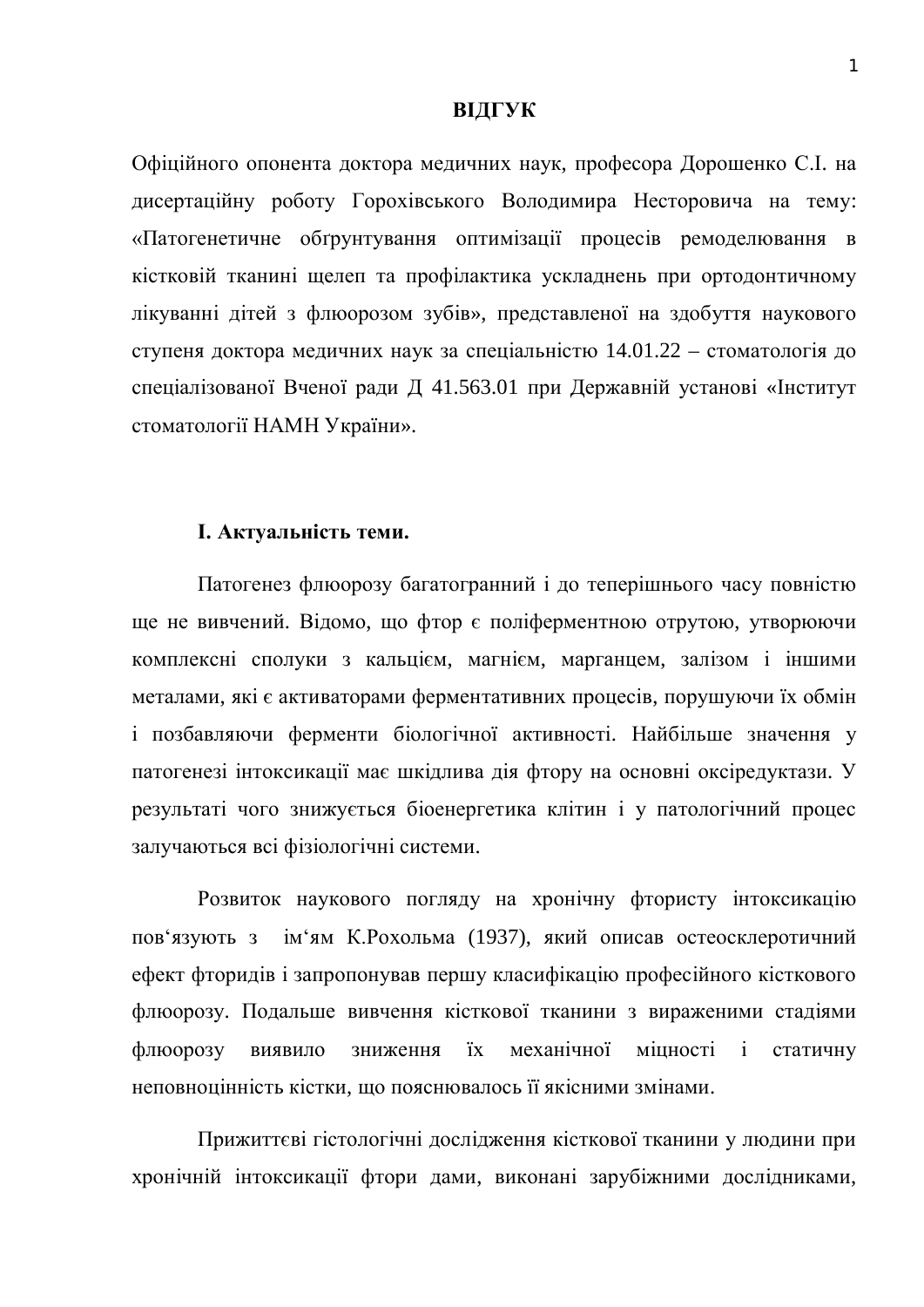також виявили маніфестні прояви не тільки остеосклерозу, а й остеопорозу у вигляді лінійних дефектів кісткоутворення, пористості коркового шару, губчатого переродження компактної речовини, перебудови компактної кістки в пластинчасту аж до утворення волокнистої кістки, нерівномірності і недостатності мінералізації кісткового матриксу з утворенням «озер» остеоіда, мозаїчності візерунка ліній цементації. У дітей із флюорозом зубів також було виявлено якісне порушення остеогенезу: зміни форми кісткових балок; зменшення клітин кісткової тканини; огрубіння клітинно-волокнистої кістки.

Наявність зубо-щелепних аномалій і необхідність ортодонтичного переміщення зубів у дітей в зонах ендемічного флюорозу створюють додаткові обмеження процесів кісткового метаболізму, оскільки при цьому ускладнюються процеси ремоделювання, фіксація незнімної ортодонтичної апаратури, спостерігається дисбаланс процесів резорбції та остеогенезу кісткової тканини, порушення кровообігу в тканинах пародонту і функціональних реакцій в порожнині рота. Тому при флюорозі зубів необхідна розробка спеціальних патогенетично обґрунтованих комплексних методів супроводження ортодонтичного лікування і профілактики ускладнень при цьому.

Все наведене вище підкреслює актуальність обраної автором теми дисертаційної роботи та проведених ним досліджень.

# П. Достовірність та новизна наукових положень, висновків і **рекомендацій, наукове та практичне значення дисертаційної роботи.**

Дисертаційна робота Горохівського Володимира Несторовича виконана на сучасному науковому рівні, а також достатньому клінічному та лабораторному матеріалі. Вона присвячена вирішенню важливої задачі стоматології, зокрема ортодонтії – підвищення ефективності ортодонтичного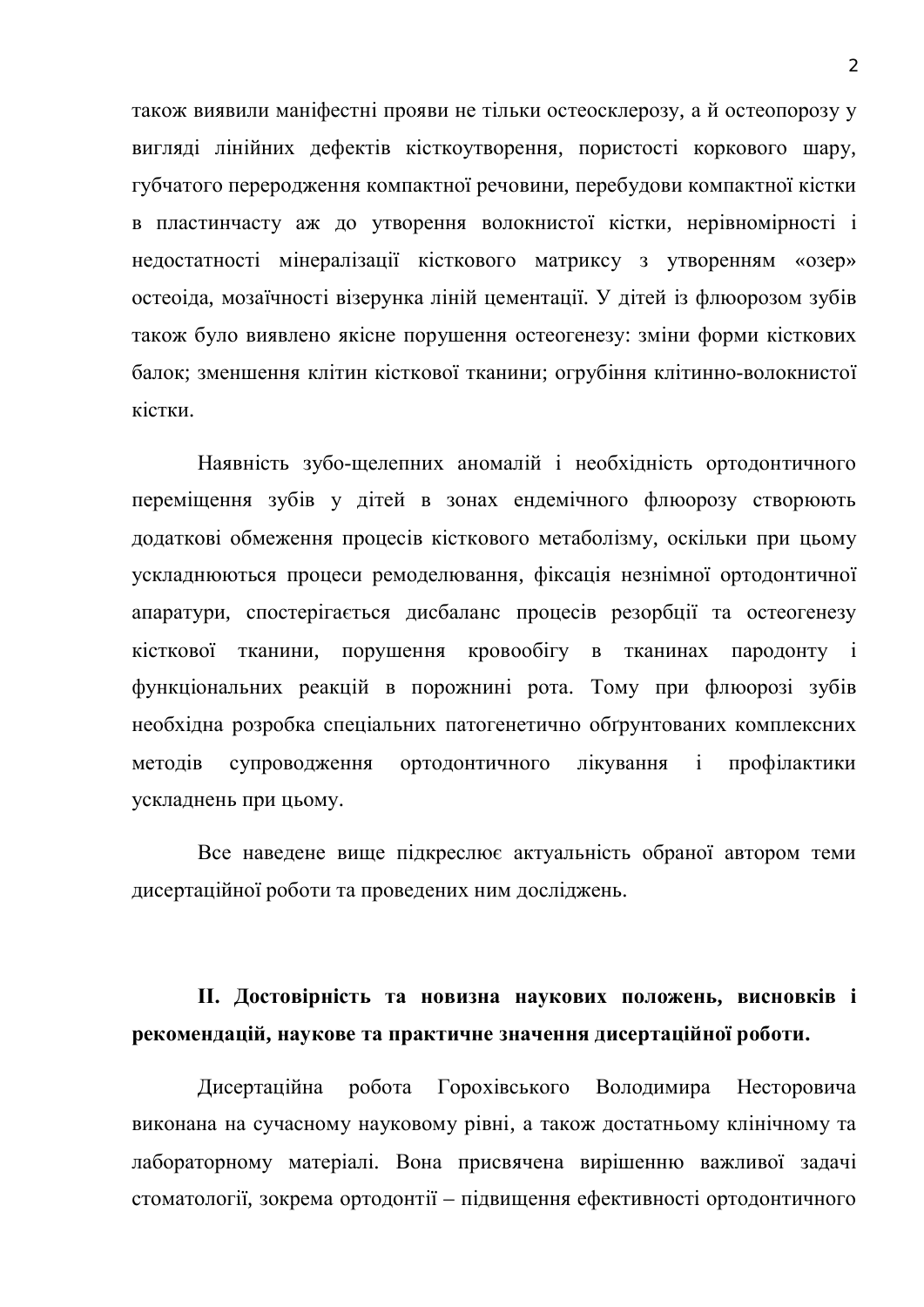лікування дітей із флюорозом зубів за рахунок корекції обмінних процесів та процесів ремоделювання в кісткових тканинах в порожнині рота та комплексної профілактики ускладнень.

Для досягнення поставленої мети та вирішення наукової задачі автором були поставлені конкретні завдання дослідження. Вивчалася поширеність і структура ЗЩА у дітей у зонах флюорозу з різним вмістом фтору в питній воді та іншими біогеохімічними особливостями. Вивчалася поширеність і структура основних стоматологічних захворювань у дітей в різних зонах флюорозу. Вивчалася у зонах флюорозу стан неспецифічної резистентності, функціональних реакцій у порожнині рота і ступеня мінералізації кісткової тканини у дітей. Проводився багатофакторний аналіз залежності показників стоматологічного статусу дітей від ступеню ураження флюорозом. Розроблялася експериментальна модель флюорозу зубів у щурів. Вивчалася в експерименті на моделі флюорозу радіоізотопними і морфологічними методами зміни у синтезі глікозаміногліканів і структурі альвеолярного відростка. Розроблялася комбінована модель флюорозу і ортодонтичного переміщення зубів на щурах. Апробувався в експериментів на поєднаній моделі флюорозу і ортодонтичного переміщення зубів розроблений лікувально-профілактичний комплекс супроводження лікування зубо-щелепних аномалій. Проводилася клінічна та клініко-лабораторна оцінка ефективності розробленого лікувально-профілактичного комплексу супроводження ортодонтичного лікування дітей з флюорозом зубів.

Для вирішення поставлених у дисертації завдань автором проведені епідеміологічні, експериментальні, клінічні та клініко-лабораторні методи дослідження.

Отримані результати дисертаційної роботи, проведених наукових досліджень, висновки та рекомендації базуються на достатній кількості клінічних спостережень (обстежено 698 дітей) та лабораторних досліджень. Використані методи сучасні, адекватні поставленим завданням дисертаційної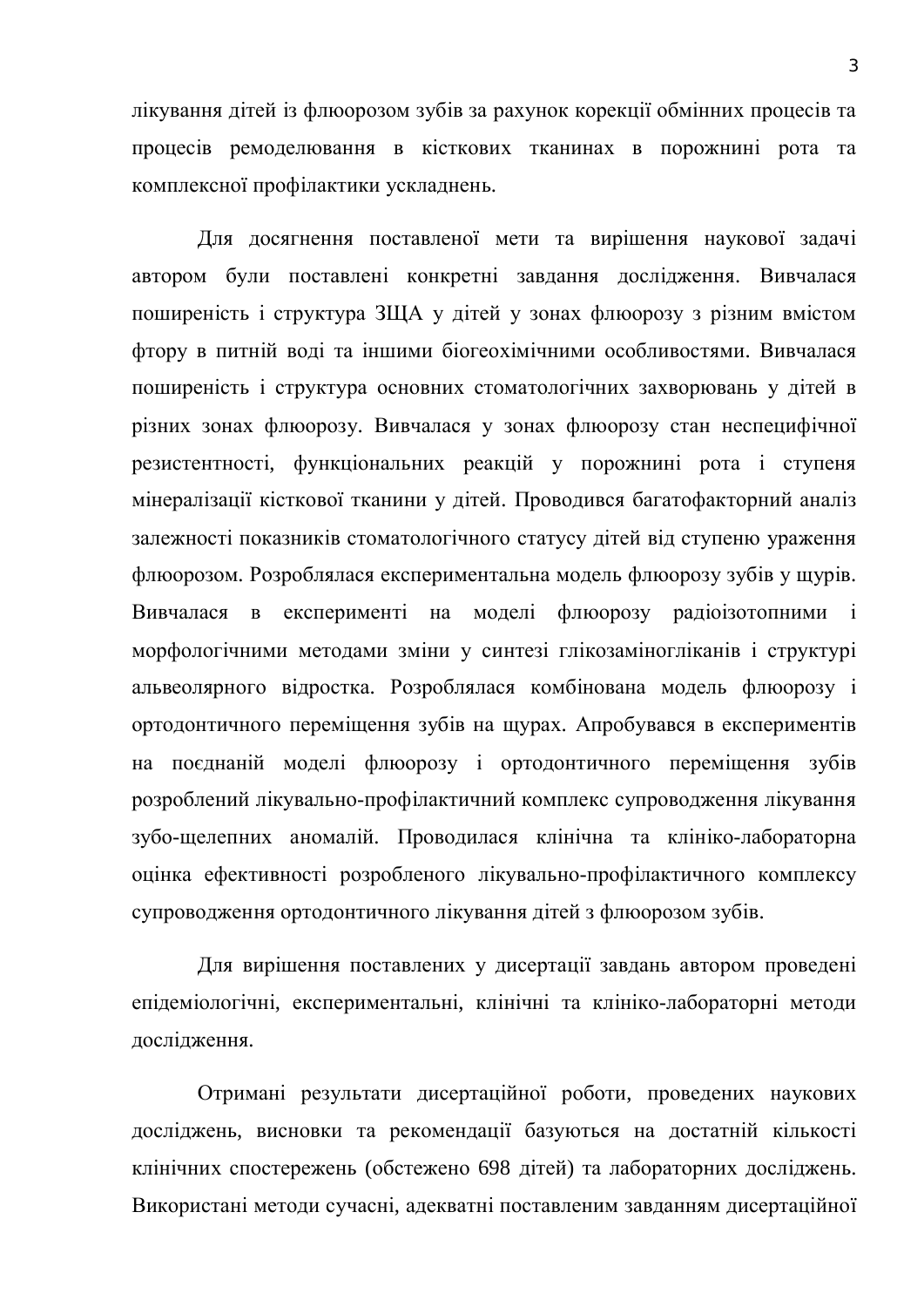роботи та дозволяють отримати достовірні результати, які оброблені математичними методами за допомогою персональних комп'ютерів.

## Наукова новизна досліджень, отриманих результатів, висновків.

Проведені дослідження вперше показали, що при концентрації фтору в питній воді більше 5 мг/л поширеність флюорозу становить 100%. По 26 регіонам Одеської області виявлено, що найвищі показники поширеності ЗША спостерігаються у районах, як з низьким, так і з надмірним вмістом фтору у питній воді – 79,3% і 78,54% відповідно (при нормі фтору поширеність складала 66,5%).

Вперше проведений порівняльний багатофакторний аналіз стоматологічного статусу у дітей регіонів з підвищеним вмістом фтору у питній воді (5-15 мг/л) засвідчив, що ступінь ураження зубів флюорозом корелює з величиною концентрації фтору і зменшується з віком (у 6-7 років IV-V ступінь флюорозу становила 64,51%, а в 15 років – 40%).

Проведені дослідження дозволили запропонувати гіпотезу про те, що закінчення формування нейроендокринної системи у дітей в зоні ендемічного флюорозу призводить до зменшення проявів флюорозу зубів за рахунок зменшення ураження паренхіматозних органів.

Проведені молекулярно-генетичні дослідження на клітинах букального епітелію дітей в зоні ендемічного флюорозу вперше показали схильність до порушення у них колагеноутворення, що супроводжується порушенням кісткового матриксу та кісткової резорбції (в гені CTR 69,2% порушень, в гені Col1 A1 – 92,3%, в гені VDR – 77%).

Вперше в експерименті на щурах в другому і третьому їх поколінні реалізована модель флюорозу зубів. У тварин на поєднаній моделі флюорозу і ортодонтичного переміщення зубів вперше вивчені порушення процесів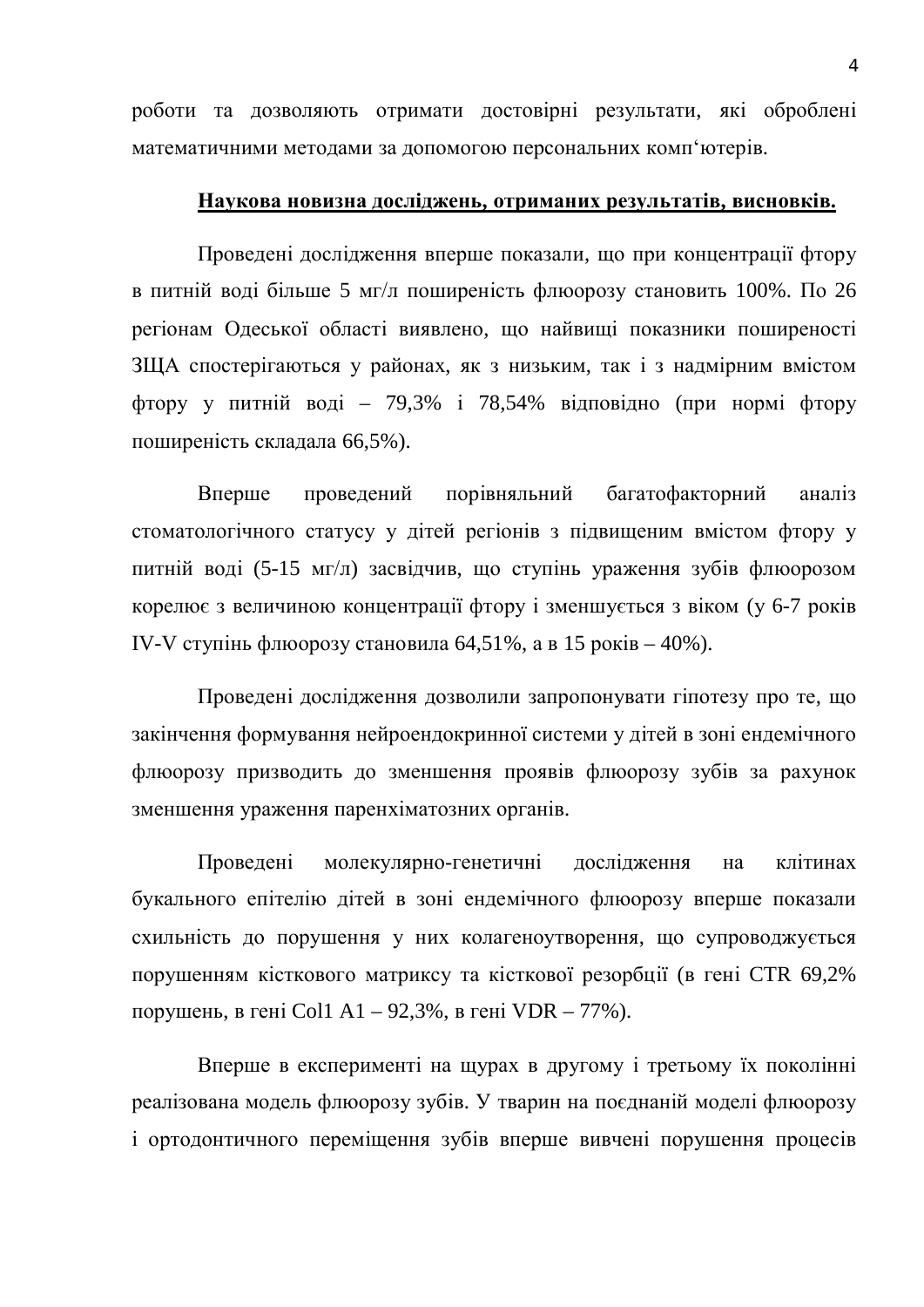ремоделювання кісткових тканин альвеолярного відростка, зміни у пульпі та твердих тканинах зубів, у тканинах пародонту і у слинних залозах.

Висунута та підтверджена гіпотеза про те, що порушення адаптаційно-компесаторних і функціональних реакцій, що мають місце при флюорозі, перешкоджають процесам нормального ремоделювання у кісткових тканинах при ортодонтичному переміщенні зубів і вимагають відповідної корекції. Ізотопними дослідженнями на щурах показано, що при флюорозі порушення процесів ремоделювання у кісткових тканинах обумовлені у першу чергу зниженням синтезу глікозаміногліканів.

Вперше показано на моделі флюорозу, що тривале надлишкове надходження фтору в організм тварин призводить: у сироватці крові до збільшення активності аланін-амінотрансферази у 1.32 рази і аспартатамінотрансферази у 1,48 рази, що свідчить про порушення дезінтоксикайційної функції печінки; про зниження неспецифічної резистентності, порушення мінерального обміну; у пульпі зубів – про зниження активності лужної фосфатази і збільшення активності кислої фосфатази та про порушення процесів остеогенезу.

Практичне значення отриманих результатів полягає в тому, що клінічні, клініко-лабораторні та експериментальні дослідження дозволили науково обгрунтувати, розробити і запропонувати для впровадження у практичну охорону здоров'я лікувально-профілактичний комплекс супроводження ортодонтичного лікування дітей із флюорозом зубів.

Результати роботи впроваджені у клінічну практику відділу епідеміології та профілактики основних стоматологічних захворювань дитячої стоматології та ортодонтії ДУ «ІС НАМН», у «Медичному центрі дитячої стоматологічного здоров'я» ОНМедУ, в Одеському обласному центрі стоматології дитячого віку та ортодонтії, у поліклініках м. Одеси, м. Іллічівська, м. Дніпропетровська, м. Полтава та м. Львова.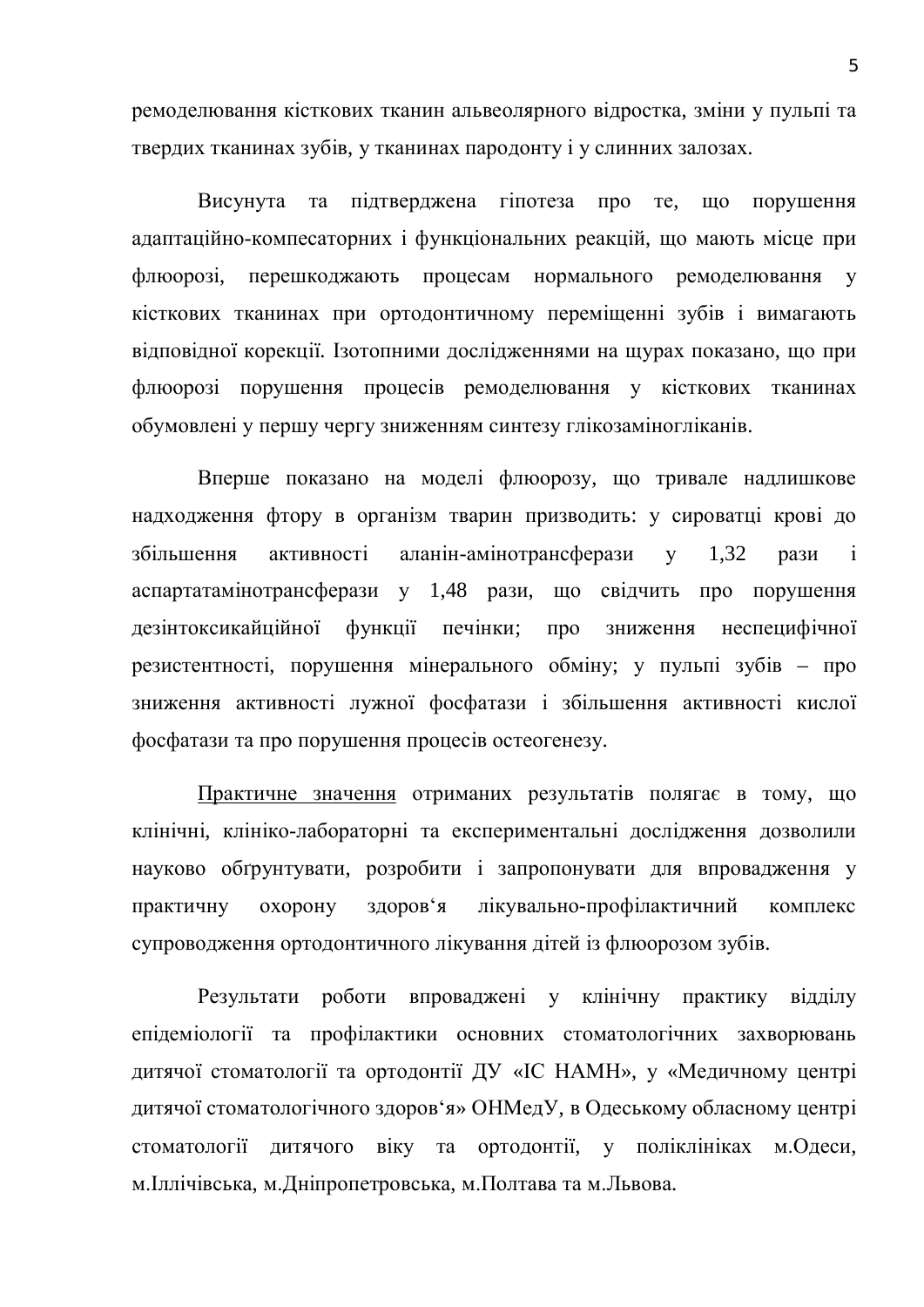Матеріали дисертації включені в навчальний процес Одеського національного медичного університету, ДЗ «Дніпропетровська медична академія МОЗ України», Національної медичної академії післядипломної освіти імені П.Л.Шупика, ВНДЗУ «Українська медична стоматологічна академія» МОЗ України.

Отримані результати проведених досліджень відображені в достатній кількості (48) наукових праць в тому числі 16 статей у виданнях, рекомендованих ДАК України, 5 – у іноземних виданнях, що входить у наукову електронну базу, індекс наукового цитування ISSN 2077-4214; 12 тез доповідей у наукових збірниках конференцій. Отримано 10 деклараційних патентів на корисну модель, 1 монографія.

# Ш. Оцінка змісту роботи, її значення в цілому, зауваження щодо  $\boldsymbol{\theta}$ формлення.

Дисертаційна робота Горохівського В.Н. «Патогенетичне обґрунтування оптимізації процесів ремоделювання в кістковій тканині щелеп та профілактика ускладнень при ортодонтичному лікуванні дітей з флюорозом зубів» побудована за традиційною схемою і складається із переліку умовних позначень, вступу, огляду літератури (1 розділ), матеріалів та методів досліджень (розділ 2), трьох розділів власних досліджень: розділ 3, розділ 4 та розділ 5; аналізу та узагальнення результатів дослідження, висновків, практичних рекомендацій та списку використаної літератури, який містить 542 бібліографічних джерел (з них 264 – іноземних авторів). Фактичні дані наведені в 88 таблицях та ілюстровані 40 рисунками.

У «Вступі» автор на основі вивчення найважливіших джерел літератури останніх років обґрунтовує актуальність теми дисертації, достатньо чітко формулює мету та практичне значення роботи, впровадження її результатів в практику, особистий внесок при її виконанні, апробацію дисертації, ступінь опублікованості у друкованих виданнях. Вступ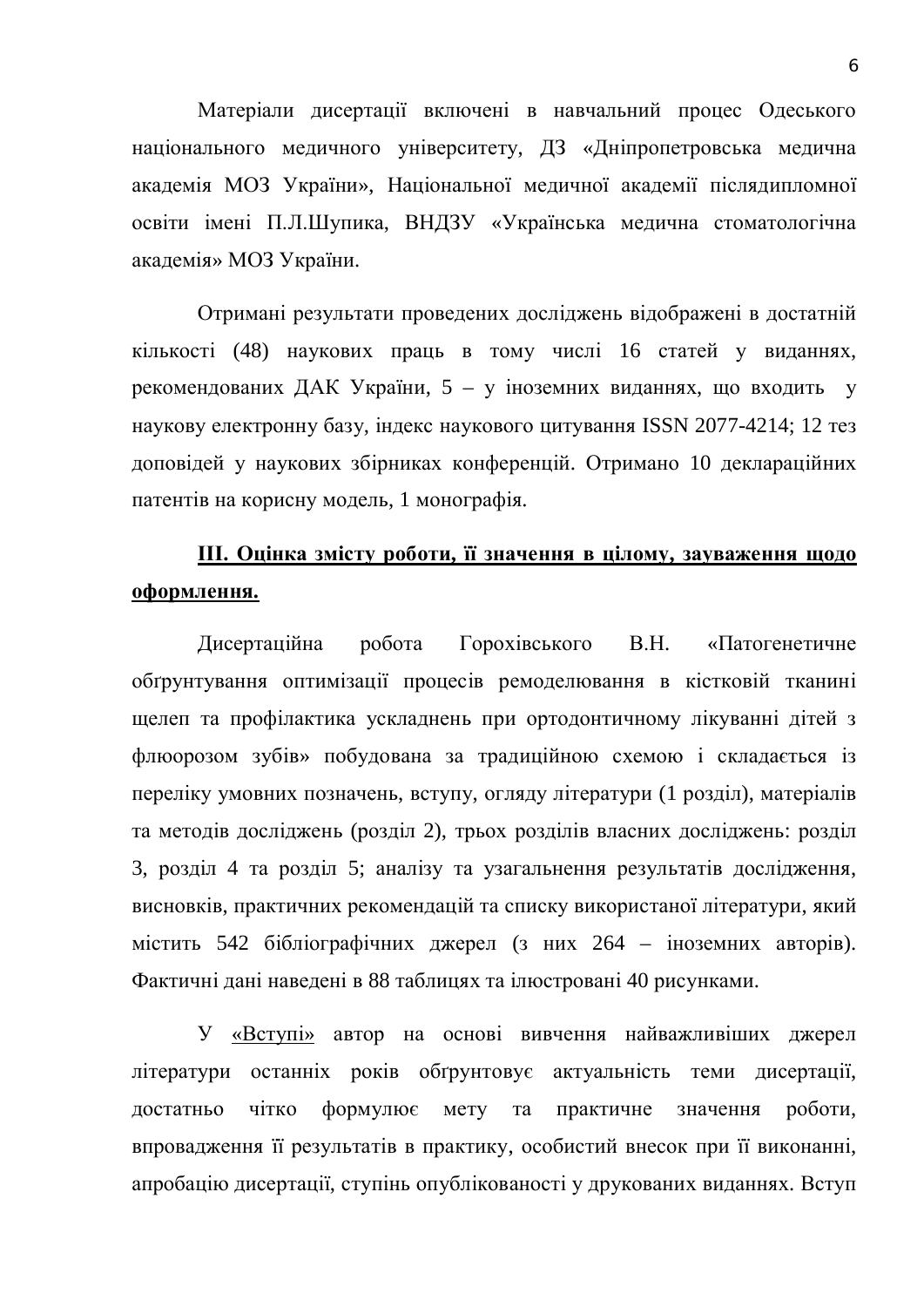викладено на 10 сторінках. Особливих зауважень, окрім деяких помилок, до викладення «Вступу» немає.

Розділ 1. «Надлишкова концентрація фтора в організмі і його стоматологічний статус (огляд літератури)» висвітлює сучасні погляди на проблему надлишкової концентрації фтору в організмі. Великої уваги надається впливу фтору, макро- та мікроелементозів на організм людини та методам профілактики і лікування основних стоматологічних захворювань при флюорозі.

В цілому розділ 1 викладений інформативно. Особливих зауважень не містить, окрім деяких орфографічних помилок.

<u>Розділ 2.</u> «Матеріали та методи дослідження» викладений на 23 сторінках, складається із 4<sup>x</sup> підрозділів і містить 4 таблиці. У першому підрозділі представлено обґрунтування мети роботи. У другому підрозділі представлений дизайн дослідження. У третьому підрозділі описані методи дослідження: експериментальні (2.3.1.), клінічні (2.3.2.), клініко-лабораторні (2.3.3.): біохімічні (2.3.3.1), біофізичні та оптичні (2.3.3.2.) та молекулярногенетичні (2.3.3.3.). У четвертому підрозділі представлена статистична обробка даних.

Весь розділ 2 представлено на високому професійному рівні і зауважень до розділу немає.

Розділ 3. «Результати власний досліджень» складається із 5 підрозділів, викладений на 72 сторінках, містить 49 таблиць та 24 рисунків.

Підрозділ 3.1. присвячений вивченню «Молекулярно-генетичної оцінки вірогідності порушення кісткового метаболізму у зонах флюорозу». В ньому досить детально наведені дослідження на клітинах букального епітелію генетичних маркерів, що відповідають за стан колагену Col1A1, VDR та CALCR, у дітей, що проживають в смт. Машівка Полтавської області.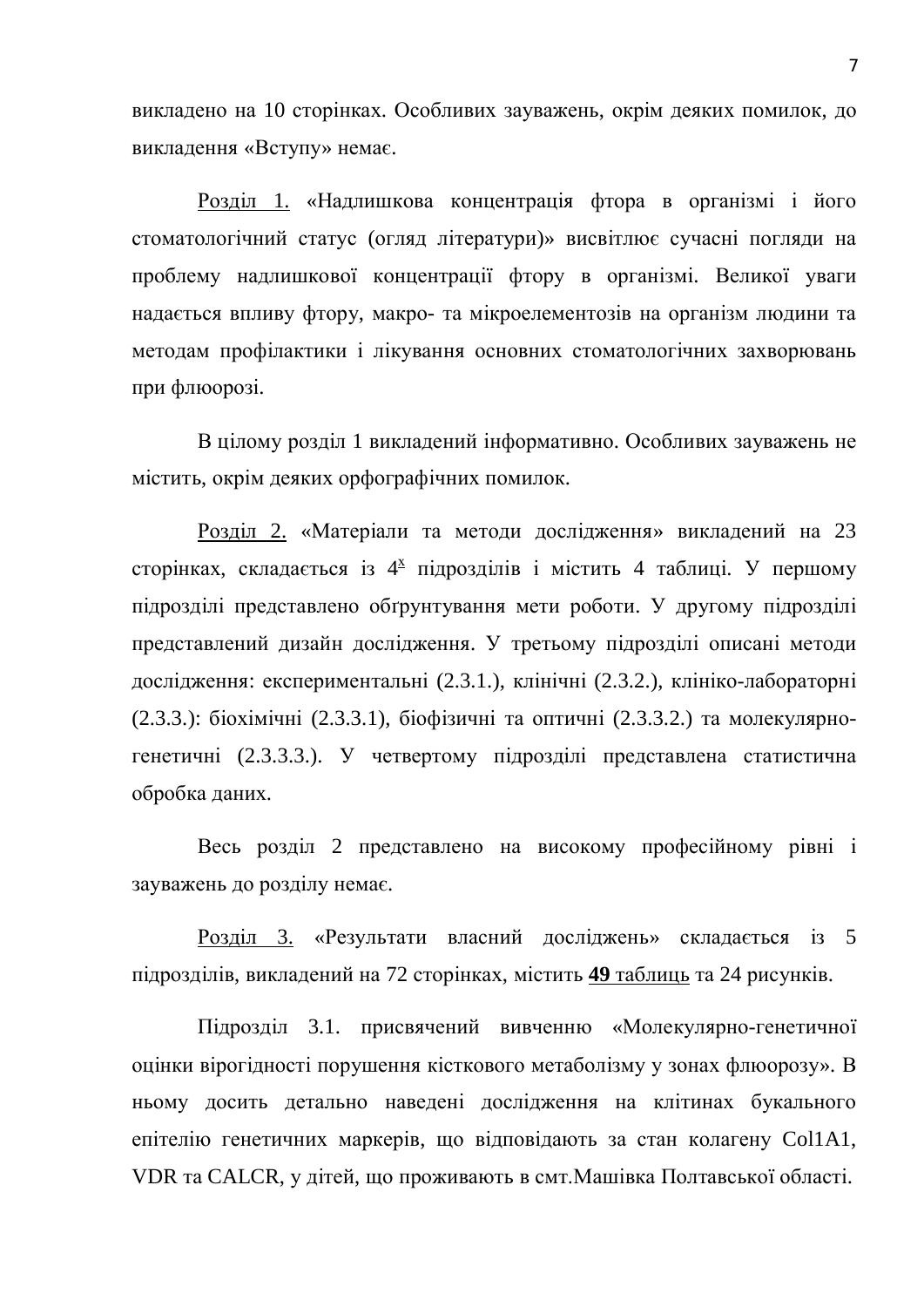В підрозділі 3.2. представлена оцінка загальної мутагенності навколишнього середовища в різних регіонах України. Проведений мікроядерний тест на клітинах букального епітелію. Здійснена інтегральна оцінка стоматологічного здоров'я міського населення свідчить про «гарний» стан у дітей 6-річного віку, «загрозливий» у 12-річних та «критичний» - у 15 річних підлітків.

Отримані дані дозволяють ранжирувати територію України за рівнем проявів стоматологічних захворювань, скласти нові екологічні карти та спів ставити їх з вже існуючими картами «інтегрального» здоров'я населення.

Дисертантом наголошується той факт, що дослідження необхідні для оцінки впливу фенотипу на реалізацію генетичних порушень в організмі, в тому числі, впливу надлишку та дефіциту фтору в організмі на стоматологічний статус.

Підрозділ 3.3. присвячений рівню та структурі стоматологічної захворюваності у дітей в регіонах зі зниженою концентрацією фтору у питній воді.

У даному підрозділі наведені результати епідеміологічних обстежень в регіонах України зі зниженою концентрацією фтору у питній воді. Результати проведеного епідеміологічного обстеження свідчать про високу розповсюдженість основних стоматологічних захворювань - карієсу зубів, захворювань пародонту та зубощелепних аномалій в ключових групах дітей м.Києва.

В підрозділі 3.4. висвітлені особливості стоматологічної патології у дітей в регіонах з підвищеною концентрацією фтору у питній воді

Підрозділ 3.5. присвячений статистичному моделюванню та аналізу залежності стоматологічного статусу від концентрації фтору у питній воді в зоні проживання.

Що стосується зауважень до розділу 3, то вони наступні: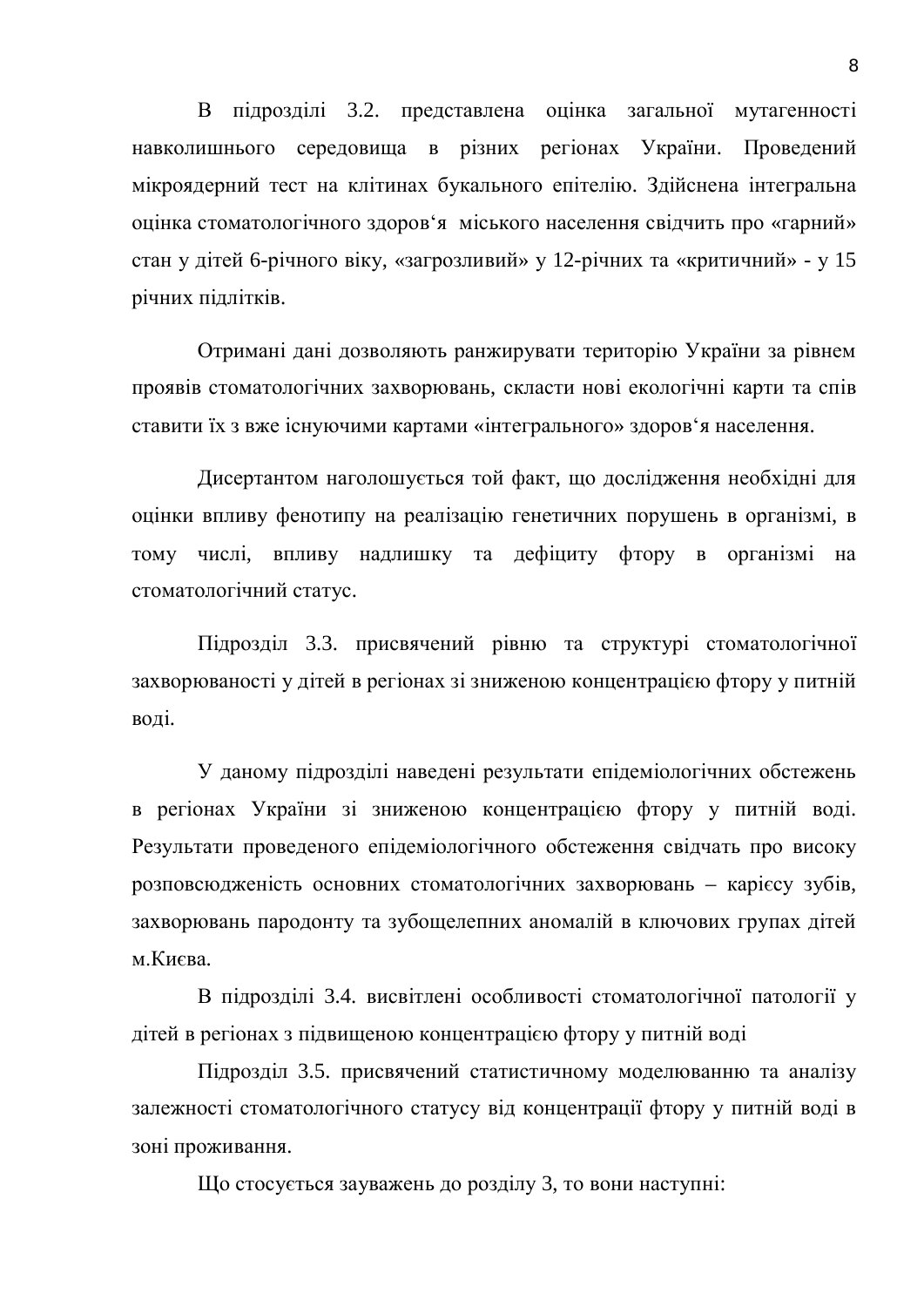- З чим пов'язується висока розповсюдженість карієсу зубів, захворювань пародонту та зубощелепних аномалій в ключових групах дітей саме м. Києва, а не в інших регіонах в яких проводилося обстеження?
- Надто велика кількість таблиць, які доцільніше винести до додатків.

В розділі 4 представлено «Експериментальне обґрунтування застосування комплексної профілактики ускладнень та корекції процесів ремоделювання на поєднаній моделі переміщення зубів і флюорозу». Розділ викладено на 35 сторінках, який містить 13 рисунків, 10 таблиць.

Даний розділ складається із 5 підрозділів, а саме: «Сполучена модель флюорозу та ортодонтичного переміщення зубів» (4.1.), «Морфологічні дослідження тканин тварин при моделюванні флюорозу та ортодонтичного переміщення зубів» (4.2.); «Профілактична ефективність застосування рослинних адаптогенів та цитрату кальція при фтористій інтоксикації» (4.3.); «Порушення синтезу глікозаміногліканів при експериментальному флюорозі та шляхи їх корекції» (4.4.); «Комплексна профілактика ускладнень та корекція процесів ремоделювання при поєднаному моделюванні флюорозу та переміщення зубів»  $(4.5.)$ .

Особливих зауважень до розділу 4 немає, окрім окремих помилок та некоректних висловів, перелікованих у наведених вище розділах.

В розділі 5 представлена «Клінічна та клініко-лабораторна оцінка ефективності патогенетичної корекції метаболічних процесів при ортодонтичному лікуванні дітей із флюорозом зубів». Розділ викладено на 45 сторінках, який містить 3 рисунки, 25 таблиць.

Даний розділ складається із 6 підрозділів, а саме: «Біометричний аналіз діагностичних моделей» (5.1.); «Аналіз ортопантомограм ортодонтичних пацієнтів» (5.2.); «Клінічна оцінка ефективності комплексної терапії та профілактики ускладнень при ортодонтичному лікуванні дітей в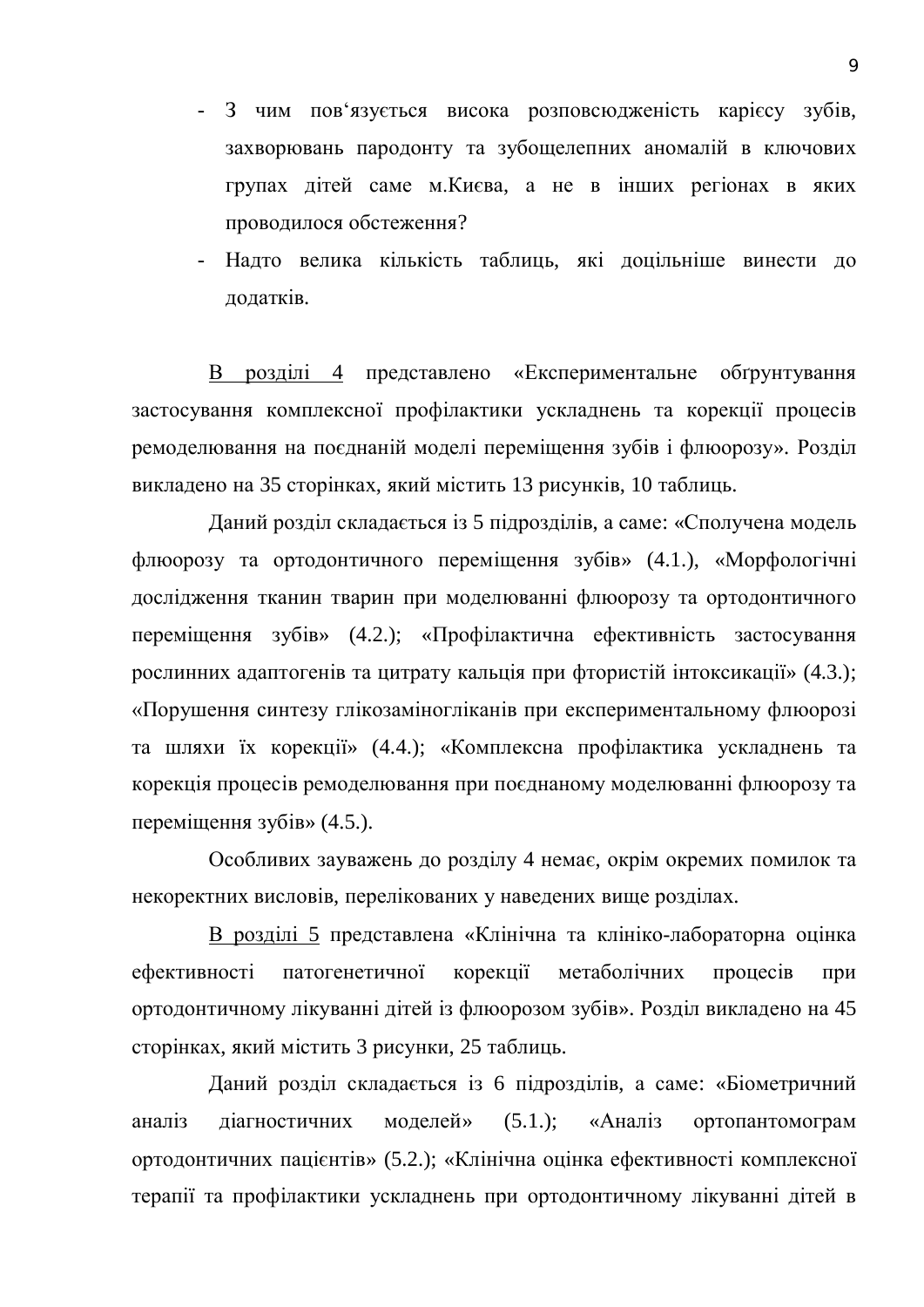зонах флюорозу» (5.3.); «Біохімічне дослідження ротової рідини та сечі дітей з флюорозом зубів в процесі комплексного ортодонтичного лікування» (5.4.); «Оцінка рівня функціональних реакцій в порожнині рота у дітей з флюорозом зубів при комплесному ортодонтичному лікуванні» (5.5.); «Спектроколориметрична та електрометрична оцінка твердих тканин зубів та тканин пародонту в процесі комплексного ортодонтичного лікування дітей із  $\phi$ люорозом зубів» (5.6).

В розділі 6 «Аналіз та узагальнення отриманих результатів дослідження» автор достатньо повно аналізує фактичний матеріал, зіставляє його з даними літератури і підходить до основних теоретичних узагальнень та практичних рекомендацій. Висновки витікають із змісту дослідження, відповідають меті та поставленим завданням. Практичні рекомендації є чітко сформульованими та доступними для практичної реалізації в закладах охорони здоров'я.

В авторефераті та опублікованих працях автор достатньо повно відобразив основні положення дисертації.

Вказані у відзиві зауваження не принципові і не знижують великого науково-практичного значення роботи.

В плані дискусії прошу дати відповіді на такі запитання:

- 1. Чи звертали Ви увагу при епідеміологічному обстеженні дітей окрім карієсу зубів, захворювань тканин пародонт та зубощелепних аномалій на інші порушення, зокрема не каріозні ураження та ін.?
- 2. Чому не представлені приклади лікування Ваших ортодонтичних пацієнтів, хворих на флюороз зубів? Які особливості такого лікуваня?
- 3. Чим зумовлений розподіл досліджених дітей на 6-7, 12 та 15річних?
- 4. Наскільки доцільно використовувати брекет систему у пацієнтів з флюорозом зубів?